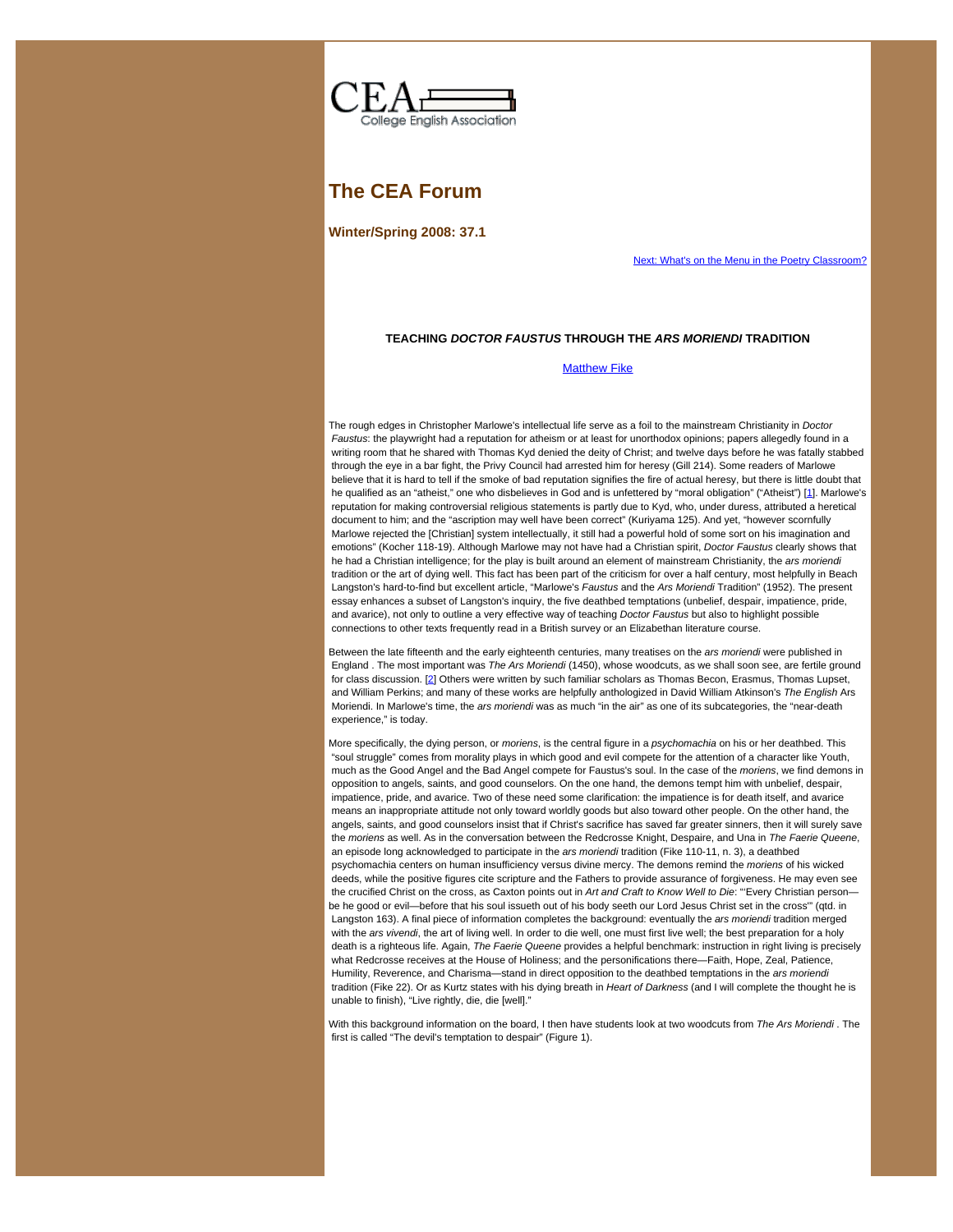

Figure 1: "The devil's temptation to despair." The two woodcuts are from W. Harry Rylands's 1881 edition of *The Ars Moriendi: A Reproduction of the Copy in the British Museum* . *C* . 1450.

Six hideous demons hold scrolls that accuse the *moriens* of various sins. They read: "Behold your sins. You have perjured yourself, fornicated, lived avariciously, and killed." In the upper left the demon holds a record of the man's deeds in life. According to George Bullen, the human figures at the top are a man toward whom the *moriens* has been guilty of perjury and a woman with whom he has committed the sin of fornication (10-11). Indeed the demons point to them accusingly. The human figures at the bottom include a man whom the *moriens* has killed and another whom he has ruined. The demon accusing him of murder holds a dagger. To the left a demon holds a full purse and a shirt as he points to the naked man. These images accuse the *moriens* of avarice. He has profited, as we would say today, by stealing the shirt off another man's back; and the woodcut may offer before and after images: perhaps the *moriens* has transformed the well-to-do man on the block into the shirtless man on the ground.

The second woodcut is called "The angel's good inspiration against despair" (Figure 2).





Here the scrolls have the angel saying, "By no means despair"; and the demon in the lower right saying, "There is no victory for me." Students predictably misinterpret one part of the image, believing Christ to be the figure on the cross in the upper left. But where are the nails and the crown of thorns? Where is the sign saying, "God saue thee King of the Iewes" (Matthew 27:29)? The crucified man is rather the thief Dismas to whom Jesus promised that "today shalt thou be with me in Paradise " (Luke 23:43 ), the only sinner in the Bible who died in faith but lived without it. At the top of the image stand a man and a woman. He is, of course, "St. Peter with the cock that was the symbol of his fall and the key that showed how completely he was forgiven" (M. O'Connor 117). She is Mary Magdalene, who holds a pot of spikenard (the aromatic oil that she used to anoint the feet of Jesus). Like Peter, she has a nimbus over her head, indicating that she is now part of the communion of the saints. She was one of the women who kept watch while Jesus died on the cross, and she was the first person to whom he spoke after he arose. As a pardoned sinner and as a witness to Jesus's death and resurrection, she is the embodiment of received forgiveness and of faith in his divinity. A more enigmatic figure is the man at the foot of the bed: Saul of Tarsus and his horse are sprawled on the ground. One recalls Flannery O'Connor's apt remark in *The Habit of Being*: "I reckon the Lord knew that the only way to make a Christian out of that one was to knock him off his horse" (354-55).

These two images provide an example of deathbed psychomachia or "soul struggle." The demons say, "You're damned." The angel says, "You're saved." And the presence in the second woodcut of Saul, the thief, Peter, and Mary Magdalene—four of the great forgiven sinners in the New Testament—reminds the *moriens* that if *they* can be saved,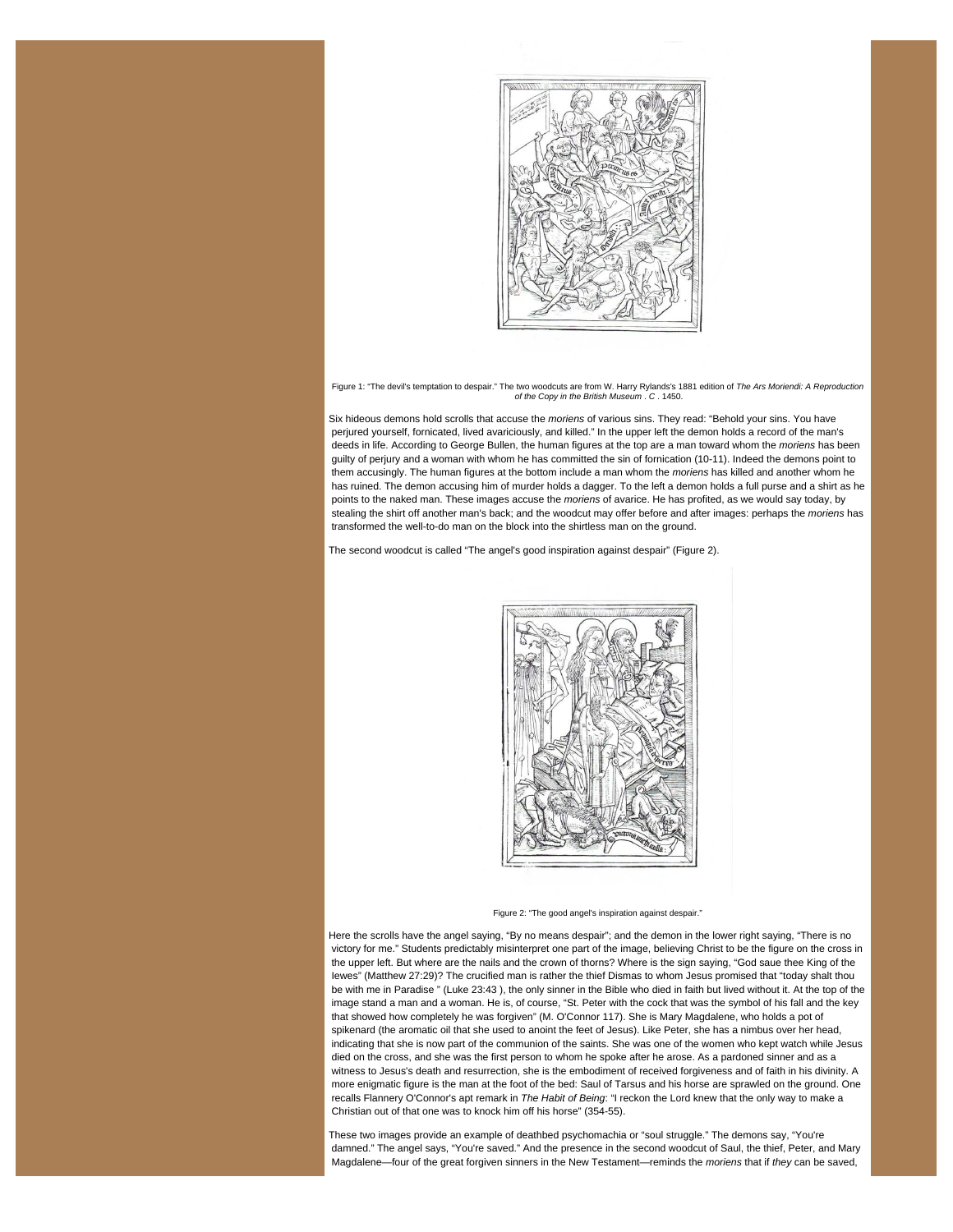<span id="page-2-0"></span> his own salvation is nothing to worry about. [\[3](#page-5-2)] As Susan Snyder writes, "The favorite *exempla* against despair are David, Mary Magdalene, the prodigal son, the good thief, and Paul—all notable sinners whose honor is now great in heaven" (26). [\[4](#page-5-3)] Indeed the light of heaven breaking through the clouds in the woodcut's upper left signifies the very salvation that these sinners enjoy.

<span id="page-2-1"></span>The next question is how to apply the foregoing information to *Doctor Faustus*. The main task is to have students discuss the doctor in terms of the five deathbed temptations. As they move through this exercise, it is important for them to remember the convergence of the art of *dying* well and the art of *living* well: students need to talk not only about Faustus's death but also about his life. If his death is terrible, how did his actions in life bring about that end? Here are some possibilities, along with supporting passages—in short, the sort of portrait that ought to emerge from a synergy of lecture, group work, and discussion as a whole class.

<span id="page-2-2"></span>*Unbelief*. Lucifer quickly dissuades Faustus from statements that affirm the divinity of Christ: "Ah, Christ my Saviour, seek to save / Distressed Faustus' soul" (5.257-58); and "See, see where Christ's blood streams in the firmament! / One drop would save my soul, half a drop: ah, my Christ" (13.72-73). [\[5](#page-5-4)] Here Faustus appears to affirm Christ as Lord and Savior, but the use of the conditional undercuts any sense of positive affirmation. One drop *would* save him *if* some other condition were in place, but it is not. Because he believes *in* God but does not *believe* God, his belief is a matter of theoretical construct rather than personal relationship. Although even Mephistophilis acknowledges God's "saviour Christ" (3.49), Faustus ironically does not believe that God's grace extends to him.

*Pride*. One of the reasons Faustus is unable to believe more fully is that he is guilty of the second temptation, pride. Like his unbelief, his pride is not just a deathbed phenomenon but also a lifelong quality. Indeed, the Old Man says to him, "Yet, yet, thou hast an amiable soul, / If sin by custom grow not into nature" ("Appendix" 101). Snyder locates in the *ars moriendi* tradition "a cumulative process, beginning with secret evil, advancing to open sin, hardening into habit, and culminating into a state of complete despair that prevents any self-amendment" (47). Faustus's pride *is* habitual and, as we shall see, does culminate in despair, a sin against the Holy Spirit. Images of pride abound. At the opening of the play the Chorus notes that, "swol'n with cunning, of a self-conceit, / His waxen wings did mount above his reach / And melting heavens conspired his overthrow" (20-22): the *hubris* of Faustus's intellectual pride inevitably brings about *dike*. He fancies himself too great an intellect to be bogged down by conventional scholarship, all of which he has already mastered; therefore, he turns to the occult. He lays bare his own hubris in his opening soliloquy:

These metaphysics of magicians,

And necromantic books are heavenly!

Lines, circles, schemes, letters and characters!

Ay, these are those that Faustus most desires. (1.49-52)

The personification of pride in the pageant of the seven deadly sins puts a still sharper focus on Faustus's intellectual pride: "I am Pride. I disdain to have any parents" (5.284). In much the same way, the doctor takes pride in his intellectual achievements because his education is not an inheritance from his "parents base of stock" (first Chorus 11).

Marlowe's imagery of elevation—Faustus's flight in a chariot drawn by dragons to study the cosmos (second Chorus), like Spenser's dragon carrying Redcrosse high into the air (*The Faerie Queene* I.xi.18-19)—confirms pride as a present quality after the contract is signed. Along with the allusion to Icarus in the Chorus's opening speech, the "aspiring pride and insolence / For which God threw him [Lucifer] from the face of heaven" (3.68-69), suggests that Faustus is headed for a fall. His intellectual successes are in vain (they do not benefit anyone but himself), and he later admits: "Ah gentlemen, I gave them my soul for my cunning" (13.34-35). As his death draws near he considers himself so great a sinner that he exists outside the possibility of salvation. With all this evidence stacked against him, there is no doubt that the doctor is guilty of pride, but in his case pride has been twofold. On the one hand, he has an overly inflated estimation of himself; therefore, he branches out from conventional study, attributing to himself the power to control Mephistophilis and the title "conjurer laureate" before the contract is made (3.33). On the other, Faustus's pride diverges markedly from the pride in the *ars moriendi* books because it arises from an absolute certainty not of salvation but of unredeemable wretchedness.

*Impatience*. At the last, it may be that "Faustus, giving way to the temptation of impatience as the devil rends his flesh again, calls in agony to Lucifer and loses sight of Christ's saving blood" (Langston 164). "O spare me, Lucifer!" he cries (13.75). But just prior to the fatal moment, impatience does not characterize the doctor's attitude. In fact, he wants time to slow down because "a despairing sinner rather puts off as long as possible his inevitable damnation than races to meet it" (Snyder 58). Thus Faustus states, "Stand still, you every-moving spheres of heaven, / That time may cease, and midnight never come" (13.62). As his twenty-four years are running out, he does not want to surrender his soul but probably does not believe that there is any alternative. Until the very end, his impatience is not for death but with the things of the world and the restrictions of conventional academic knowledge—he would acquire the first and transcend the second. His pride and impatience are bound together with the next temptation.

*Avarice*. Faustus's avarice characterizes both his life and his death. His lust for the things of this world is on display in his opening soliloquy, in which one can also locate unbelief and pride:

O what a world of profit and delight, Of power, of honour, of omnipotence, Is promised to the studious artisan! All things that move between the quiet poles Shall be at my command: emperors and kings Are but obeyed in their several provinces. Nor can they raise the wind or rend the clouds;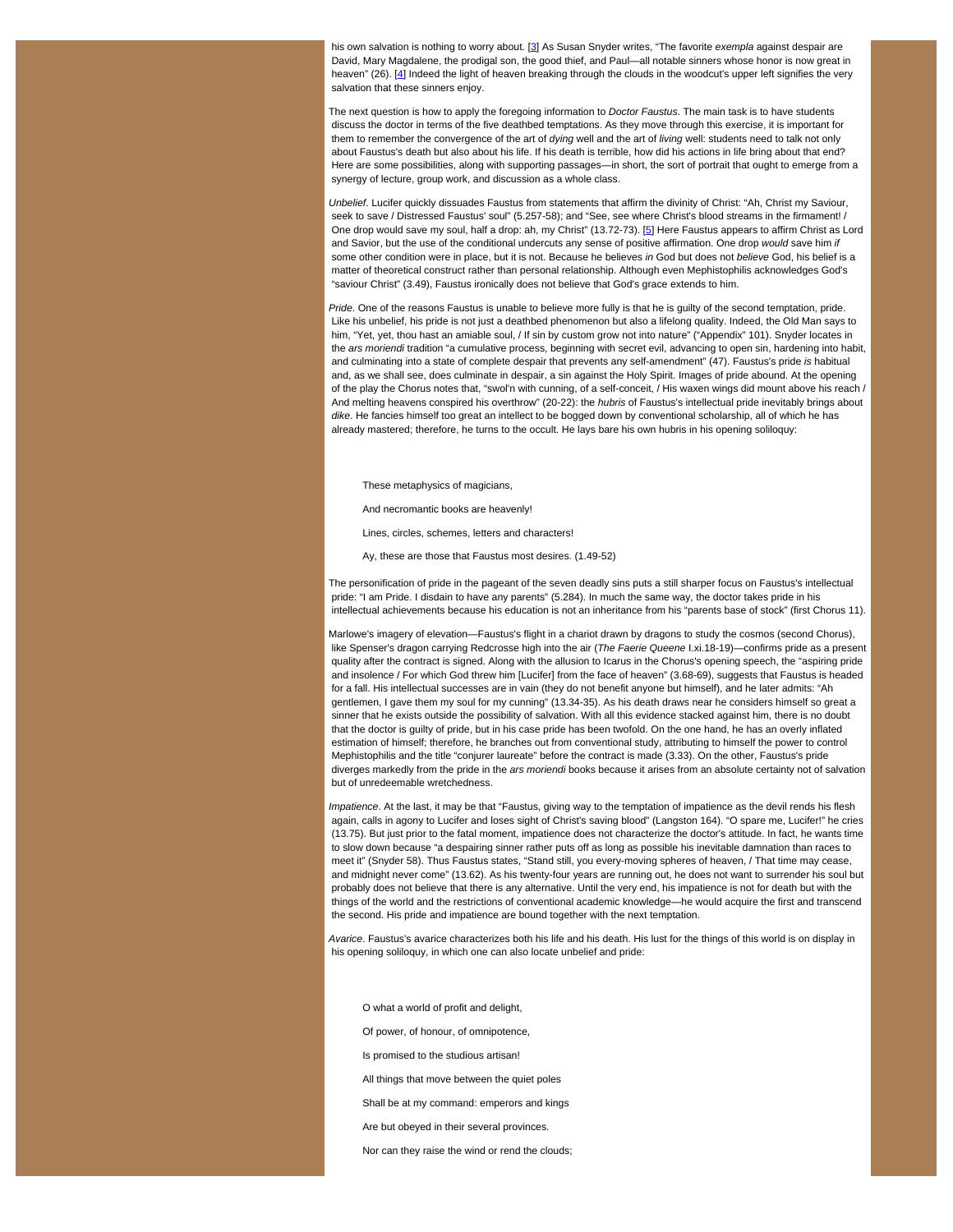But this dominion that exceeds in this

Stretcheth as far as doth the mind of man:

A sound magician is a demi-god.

Here Faustus, try thy brains to gain a deity. (1.53-63)

A bit later he desires wealth and states that he will have demons "fly to India for gold, / Ransack the ocean for orient pearl" (1.82-83). The Bad Angel urges him to "think of honour and wealth" (5.22); "*crowns and rich apparel*" appear in a stage direction (5.83); and Covetousness speaks of "my sweet gold" (5.294). Whereas Faustus's grand designs for wealth and power devolve into parlor tricks, much as his blank verse yields to prose, the second type of avarice that he displays—impatience for sexual gratification with women—endures until his final moments. Shortly after signing the contract, he asks Mephistophilis for a wife, yet the great scholar does not have the presence of mind to realize that marriage is a divinely sanctioned institution, not the "ceremonial toy" that the demon claims it to be (5.148). Indeed the doctor seems so intent on achieving delight in exchange for his soul that he abandons right reason altogether: "My four and twenty years of liberty / I'll spend in pleasure and in dalliance," he remarks ("Appendix" 72). At the end of the play, of course, he ignores the Old Man's counsel in favor of a demon disguised as Helen of Troy. "Sweet Helen," he says, "make me immortal with a kiss: / Her lips sucks forth my soul, see where it flies! / Come Helen, come, give me my soul again" (12.83-85). Marlowe probably had in mind the knight asleep in Acrasia's lap in *The Faerie Queene*: "And through his humid eyes did sucke his spright, / Quite molten into lust and pleasure lewd" (Il.xii.73). The seriousness of Faustus's situation is clear in light of *The Book of the Courtier*'s statement that "the kiss may be called a spiritual rather than physical union because it exerts such a power over the soul that it draws it to itself and separates it from the body" (336). Moreover, W. W. Greg notes that the *ars moriendi* tradition includes "pictures of a devil dragging the naked soul out of the mouth of a dying man" and concludes that Faustus is committing "the sin of demoniality, that is, bodily intercourse with demons" (104, n. 8; 106). He is spiritually fornicating at the precise moment when he ought to be putting his spiritual house in order. [\[6](#page-5-5)]

Here is what we have so far: Faustus is guilty of some degree of unbelief; his pride is in full bloom; and in his lust and impatience for knowledge, power, wealth, and sensual gratification, he has embraced avarice. It is not surprising that such a character would find a pageant of the Seven Deadly Sins to be fitting entertainment. In fact, Pride, Covetousness, Envy, Wrath, Gluttony, Sloth, and Lechery fall nicely under the more general rubric of avarice in the *ars moriendi* tradition, for all constitute an inappropriate fixation on the world's blind alleys. Such errors offer a pleasant but deceptively hollow diversion from Truth by promising wealth, power, supernatural knowledge, and sensual ecstasy.

*Despair* . The final temptation is present in Faustus even before the contract scene; he says, "Despair in God, and trust in Belzebub" (5.5). When he finally lapses into full-blown despair it is because the objects of his desire bring only earthly delight and because he cannot accept God's grace, forgiveness, and mercy. As C. A. Patrides maintains throughout his fine article, hell in the Renaissance is thought to be both a place and a state of mind, the latter involving despair, the pain of damnation. Well before the death of his physical body, Faustus experiences despair: "My heart's so hardened I cannot repent!" But he quickly talks himself out of it: "Why should I die then, or basely despair?" (5.194, 207). The doctor's psychological hell calls to mind Mephistophilis's statements: "Why this is hell, nor am I out of it" (3.77); "And where hell is, [there] must we ever be" (5.123)—or Satan's "my self am Hell" (*Paradise Lost* 4.75). The Bad Angel reinforces Faustus's despair with a description of "that vast perpetual torture-house" ("Appendix" 106), using imagery very similar to Despaire's description of hell in *The Faerie Queene*:

To drive him to despaire, and quite to quaile,

He shewed him painted in a table plaine,

The damnèd ghosts, that doe in torments waile,

And thousand feends that doe them endlesse paine

With fire and brimstone, which for ever shall remaine. (I.ix.49)

Thus the five deathbed temptations in the *ars moriendi* tradition clearly apply to Faustus's situation, with minor qualifications that only enhance students' understanding of the play's nuances. In fact, the *ars moriendi* is like a hub from which a variety of passages radiates. The next step is to put the tradition in a larger context. Clearly unbelief, despair, impatience, pride, and avarice—the five temptations—are incorrect choices. Clearly faith, hope, patience, humility, and charity—their opposites—are greatly to be desired. That is Faustus's psychomachia, which he sums up by saying, "Hell strives with grace for conquest in my breast!" (12.55). The question is now the following: What other right and wrong choices—or positive and negative alternatives—can students identify in the play? I provide the following chart minus the items in the right column and have them work in groups to complete it and to find illustrations of the five temptations.

### <span id="page-3-0"></span>**Wrong Choice Right Choice**

# Temptations **Proper Behavior** Unbelief **Contract Contract Contract Contract Contract Contract Contract Contract Contract Contract Contract Contract Contract Contract Contract Contract Contract Contract Contract Contract Contract Contract Contract Contr** • Pride **Humility** • Impatience **Patience Patience**

- Avarice **Charity Charity**
- Despair (the dagger) $[7]$  $[7]$   $\bullet$  Hope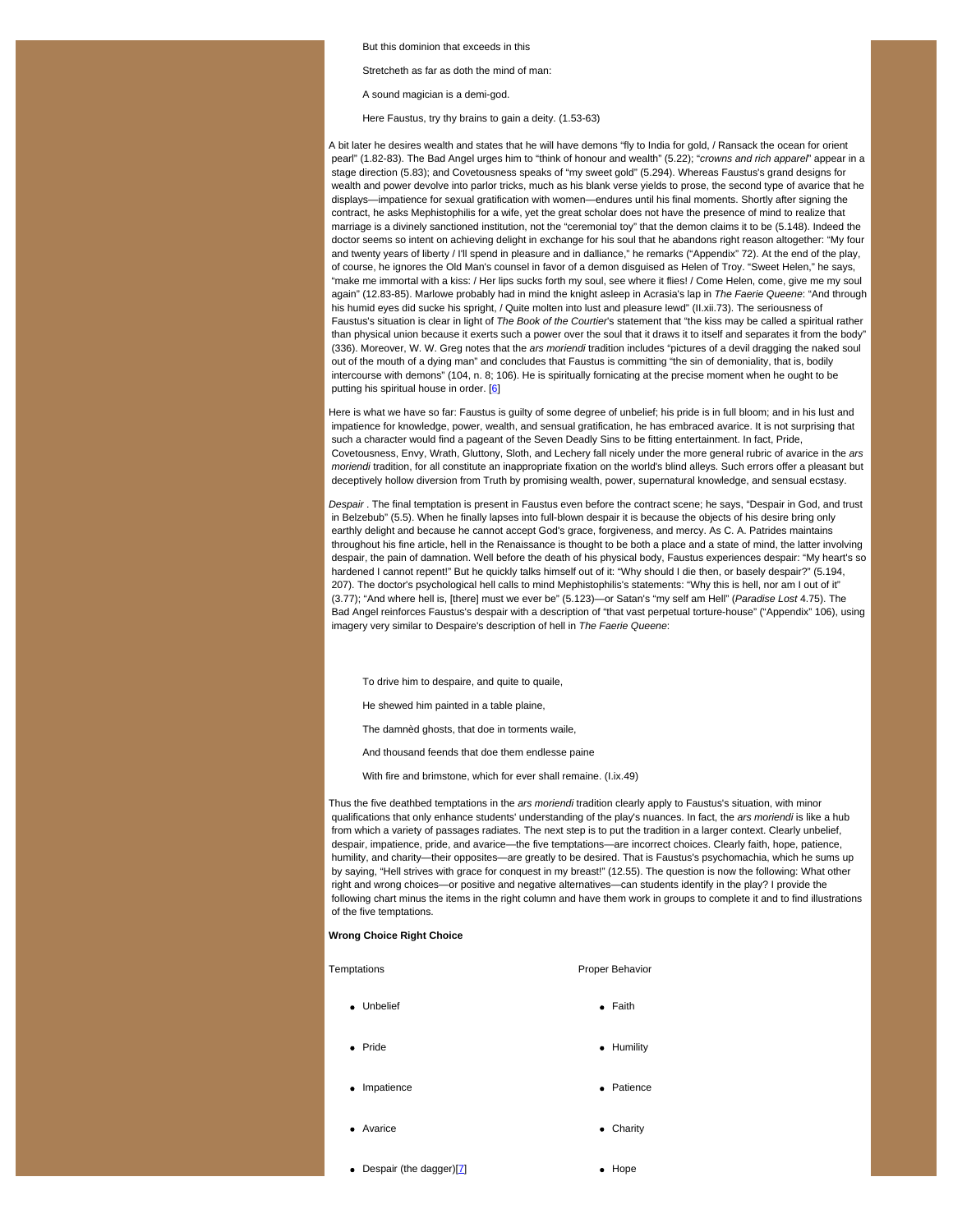| Christ |
|--------|
|        |
|        |

| Bad friends (Valdes, Cornelius) | Good scholars             |
|---------------------------------|---------------------------|
| <b>Mephistophilis</b>           | Old Man                   |
| Evil Angel                      | Good Angel                |
| Justice (or its imitation)      | Mercy, forgiveness, grace |
| Vice, parlor tricks             | Good works                |
| Terrible death                  | Peaceful, good death      |
| Eternal torment in hell         | Eternal life in heaven    |
|                                 |                           |

A number of issues remain to be discussed. Students may already have read the "The Defence of Poesie," in which Sir Philip Sidney argues that poetry's purpose is "to delight & teach, and delight to move men to take that goodnesse in hand, which without delight they would flie as from a stranger; and teach to make them know that goodnesse wherunto they are moved" (10). Poetry delights in order to teach virtue. In contrast, the delights that Mephistophilis uses on Faustus detract from virtue: magic tricks, earthly delights, and especially sensuality. I engage my students in a discussion of how delight does not always make us incline to virtue; it can subvert us, much as for Faustus it prevents the proper preparation for a peaceful death. There is also a distinction to be made between character and reader: Faustus "reads" his situation and derives delight and instruction in vice from it, but we as readers of Marlowe's text may delight in Faustus's tragedy yet be instructed in the very right living that he eschews. [\[8](#page-5-7)]

My final question to students is whether or not Faustus is right to believe that he cannot be saved. The *ars moriendi* tradition says that he is wrong. Think of the thief on the cross in the woodcut: after living without faith, he converts at the very last minute; and he is with Jesus in heaven on the very same day. Faustus rationalizes by saying, "Tush, Christ did call the thief upon the cross; / Then, rest thee, Faustus, quiet in conceit [mind]" (10.28-29). As the Old Man puts it, "Never too late, if Faustus can repent" (5.254). Marlowe seems to realize the idea that I develop on day two with my students—that no one is damned by contract, especially one that is void because in various ways Mephistophilis does not hold up his end of the bargain. Indeed the reference to the thief suggests that Faustus could be saved even at the last moment. The trouble is that thinking of the thief is an excuse for Faustus to put off amending his behavior by embracing the good things on the right side of the chart and thus living well so that he might die well. Ultimately he is damned because, in his final moments, he cannot overcome his lifetime of bad habits and because he cannot reach out in faith to accept God's grace, as the Old Man advises. Right after he mentions that "Christ's blood streams in the firmament," he even sounds like a classical man, espousing mere fate:

You stars that reigned at my nativity,

Whose influence hath allotted death and hell,

- Now draw up Faustus like a foggy mist
- Into the entrails of yon labouring cloud,
- That when they vomit forth into the air,
- My limbs may issue from their smoky mouths,
- So that my soul may but ascend to heaven. (13.83-89)

One may hear an echo of Hamlet's wish: "O, that this too too sullied flesh would melt, / Thaw, and resolve itself into a dew! (*Hamlet* 1.2.129-30). Similarly, Langston (164) links a passage from Perkins's *The Sicke Mans Salve* to Faustus's Pythagorean wish a few lines later that his soul could "be changed / Unto some brutish beast" so that, at death, his soul would be "dissolved in elements" (13.100-03). But "cloud" is the most interesting word here because two earlier uses of it reflect the power of necromancy. Faustus states:

All things that move between the quiet poles

Shall be at my command: emperors and kings

Are but obeyed in their several provinces,

Nor can they raise the wind, or rend the clouds. (1.56-59).

<span id="page-4-0"></span>Unlike "emperors and kings," Faustus apparently believes that he *can* "raise the wind, or rend the clouds." A bit later the Chorus uses the word in the context of Faustus's scientific exploration: "He views the clouds, the planets, and the stars." [[9](#page-5-8)] That is, the natural world, which has been the object of his attention during the twenty-four years, is now his only hope of release from damnation. In a strange juxtaposition of thoughts, Faustus appeals for salvation to the very fate that he says damned him in the first place. In conclusion, although the reference to the thief suggests that grace may be embraced even at the last moment, a pattern of wrong living and particularly a state of despair render Faustus unable to make the right choice. "Hell strives with grace for conquest in [his] breast," and hell wins.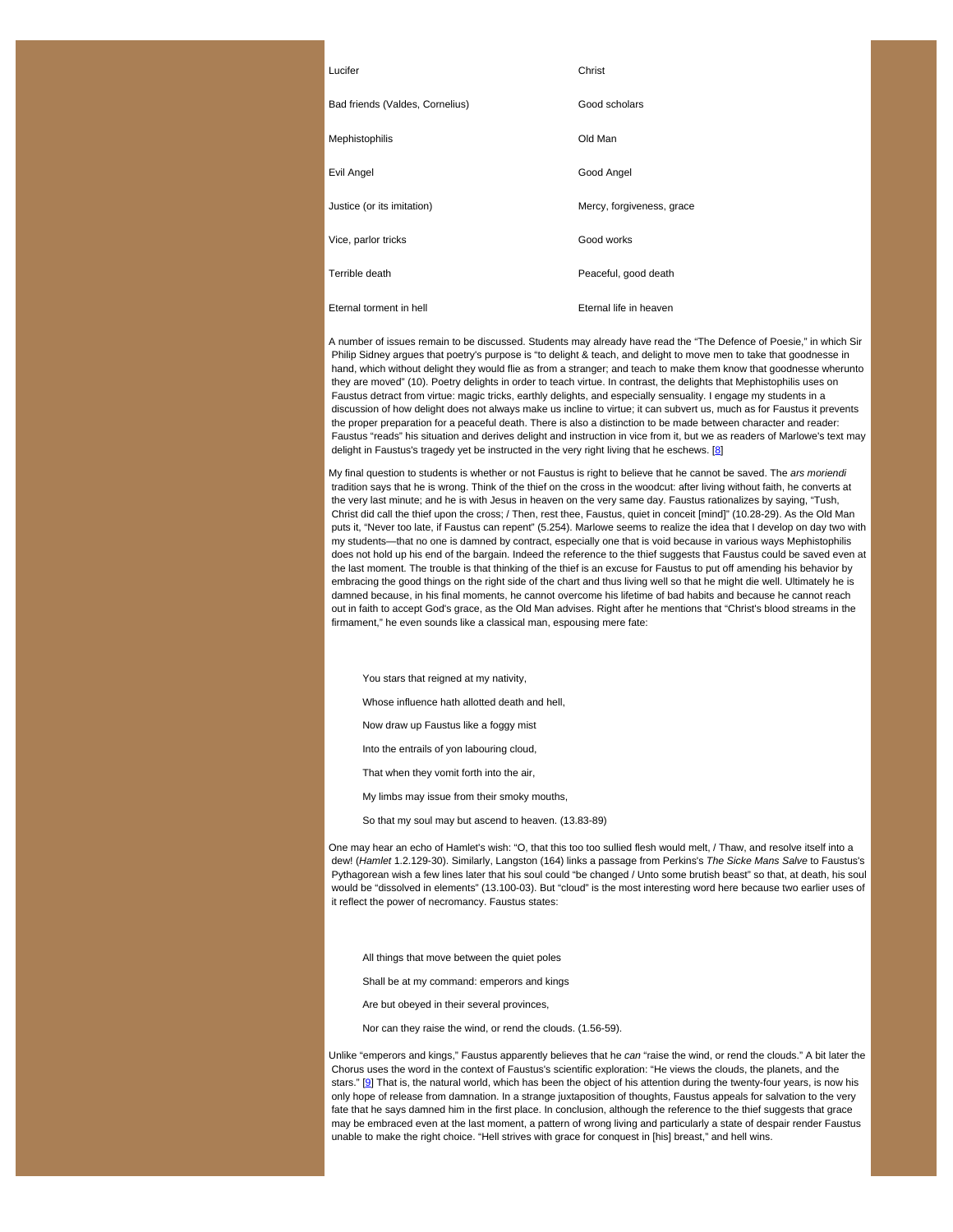### **Notes**

<span id="page-5-0"></span>[1] John Bakeless's *The Tragical History of Christopher Marlowe* (1942) lists the documents that support the playwright's heretical opinions (1:110), and a sampling of the more recent biographies bears out this point. Charles Nicholl's *The Reckoning: The Murder of Christopher Marlowe* (1992) mentions that the playwright held "highly controversial…opinions about religion" (38). Constance Brown Kuriyama's *Christopher Marlowe: A Renaissance Life* (2002) notes that "much evidence exists to suggest that Marlowe did voice unorthodox opinions and was acquiring a reputation for atheism" (134). David Riggs's article, "Marlowe's Life," in *The Cambridge Companion to Christopher Marlowe* (2004), states, "Seven of Marlowe's contemporaries allude in writing to his blasphemies; the number increases to eleven if we include writers who refer to him by pseudonyms" (25). And Park Honan's *Christopher Marlowe: Poet and Spy* (2005) simply asserts that Marlowe had a reputation as "a well-known, flagrant 'atheist'" (349). [[return to text](#page-0-1)]

<span id="page-5-1"></span>[2] See the edition by W. Harry Rylands. Sister Mary Catharine O'Connor's *The Art of Dying Well: The Development of the* Ars Moriendi (1942)—still the authoritative reference—provides a detailed history of the book in Europe and a discussion of related *ars moriendi* literature. O'Connor comments on the two woodcuts discussed here on 116-17. **I[return to text](#page-0-2)l** 

<span id="page-5-2"></span>[3] Of course, Magdalene was not a prostitute; but having that reputation for centuries—thanks to Pope Gregory the Great's erroneous statement in 591, which the Catholic Church overturned in 1969 (Galli)—cements her role in the *ars moriendi* tradition. In contrast to the Pope's erroneous opinion, there is the etymology of her name: "[The name] Mary signifies bitterness; but since some may be led by immoderate bitterness into despair, the word *Magdalene* is added to her name, signifying a tower's height—that is, hope of high mercy and the joys of heaven" (Snyder 36). [[return to text](#page-2-0)]

<span id="page-5-3"></span>[4] Snyder's article, "The Left Hand of God: Despair in Medieval and Renaissance Tradition," is a definitive resource for the study of despair. Of special relevance to Faustus and Redcrosse is the following statement: "Pride is the root and beginning of all sin; despair is its end product" (46). [\[return to text](#page-2-1)]

<span id="page-5-4"></span>[5] Wherever possible, I cite editions that one might order for students in actual courses. All quotations from the play, for example, are from Roma Gill's Norton edition of the A Text (2nd ed.). Quotations designated "Appendix" are among Gill's excerpts from the B Text. The authoritative parallel version of both texts is W. W. Greg's *Marlowe's Doctor Faustus: 1604-1616* . [\[return to text](#page-2-2)]

<span id="page-5-5"></span>[6] Langston believes that Helen represents "the supreme temptation of the world and the flesh" (159, n. 26). Kirschbaum calls the Helen scene "the protagonist's final defeat by the powers of darkness" (78). Brockbank believes that "'Her lips suck forth my soul' may make Faustus a witch and Helen a succubus, but 'see where it flies!' is a Simonian cry of triumph" (113). [\[return to text](#page-0-0)]

<span id="page-5-7"></span><span id="page-5-6"></span>[7] See the knife that Despaire hands to Redcrosse in The Faerie Queene I.ix.29. [\[return to text](#page-3-0)]

[8] Clare Harraway's *Re-citing Marlowe: Approaches to Drama* (2000) focuses on acts of reading in Marlowe's plays; for *Doctor Faustus* see 25-50. [\[return to text](#page-0-0)]

<span id="page-5-8"></span>[9] The line appears in the B Text but not in Gill's "Appendix." See Greg's parallel edition (213). [[return to text](#page-4-0)]

### **Works Cited**

"Atheist." Def. A.1 and 2. *The Oxford English Dictionary*. 2nd edition. 1989.

Atkinson, David William, ed. *The English* Ars Moriendi. New York : Peter Lang, 1992.

Bakeless, John. *The Tragical History of Christopher Marlowe*. Vol. 1. Cambridge: Harvard UP, 1942. 2 vols.

Brockbank. "The Damnation of Faustus." Leech 112-19.

Bullen, George. Introduction. Rylands 1-22.

Castiglione, Baldesar. *The Book of the Courtier*. Trans. George Bull. New York: Penguin, 1967.

Conrad, Joseph. *Heart of Darkness: A Case Study in Contemporary Criticism*. Ed. Ross C. Murfin. New York: St. Martin 's, 1989.

Fike, Matthew. *Spenser's Underworld in the 1590* Faerie Queene. Lewiston, NY: Edwin Mellen, 2003.

Galli, Mike. "Mary Magdalene." *Women's History* . Nov. 2005. 28 Sept. 2007 <[http://departments.kings.edu/womens\\_history/marymagda.html>](https://web.archive.org/web/20100610025116/http://departments.kings.edu/womens_history/marymagda.html).

*The Geneva Bible: A facsimile of the 1560 edition*. Madison: U of Wisconsin P, 1969.

Gill, Roma. "Christopher Marlowe." *Elizabethan Dramatists*. Ed. Fredson Bowers. Dictionary of Literary Biography. Vol. 62. Detroit: Gale Research, 1987. 212-31.

Greg, W. W. "The Damnation of Faustus." Leech 92-107.

---, ed. *Marlowe's Doctor Faustus: 1604-1616*. Oxford : Clarendon, 1968.

Harraway, Clare. *Re-citing Marlowe: Approaches to the Drama*. Brookfield, VT: Ashgate, 2000.

Honan, Park. *Christopher Marlowe: Poet & Spy*. New York: Oxford UP, 2005.

Kirschbaum, Leo. "Religious Values in *Doctor Faustus*." *Twentieth Century Interpretations of* Doctor Faustus. Ed. Willard Farnham. Englewood Cliffs, NJ: Prentice-Hall, 1969. 77-87.

Kocher, Paul H. *Christopher Marlowe: A Study of His Thought, Learning, and Character*. Chapel Hill: U of North Carolina P, 1946.

Kuriyama, Constance Brown. *Christopher Marlowe: A Renaissance Life*. Ithaca: Cornell UP, 2002.